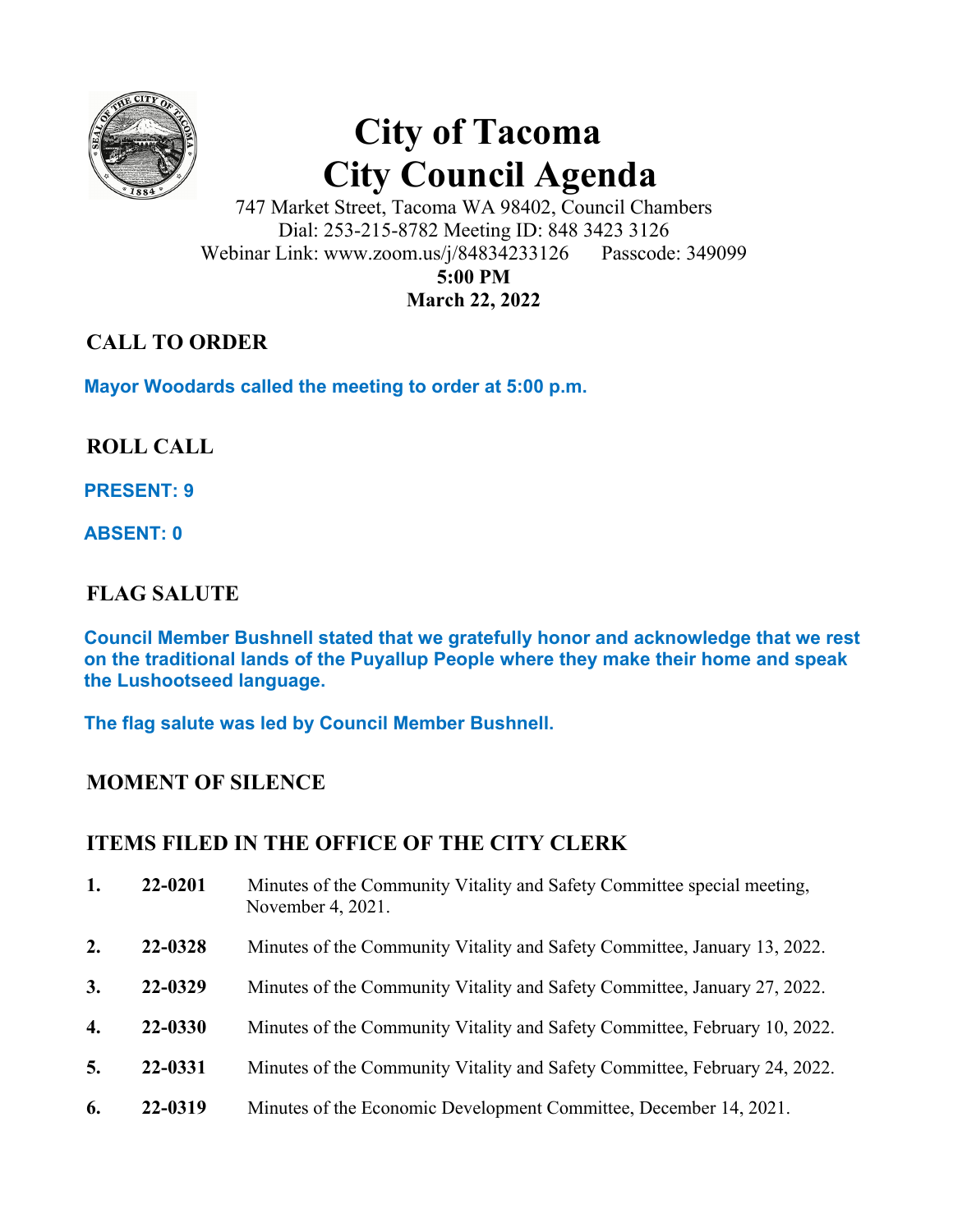| 7.  | 22-0320 | Minutes of the Economic Development Committee, January 25, 2022.                      |
|-----|---------|---------------------------------------------------------------------------------------|
| 8.  | 22-0324 | Minutes of the Public Utility Board special meeting, February 23, 2022.               |
| 9.  | 22-0309 | Minutes of the Tacoma Community Redevelopment Authority Board,<br>February 10, 2022.  |
| 10. | 22-0338 | Minutes of the Tacoma Public Library Board of Trustees, December 15, 2021.            |
| 11. | 22-0339 | Minutes of the Tacoma Public Library Board of Trustees, January 19, 2022.             |
| 12. | 22-0311 | <b>CONSENT AGENDA</b><br>Minutes of the City Council study session, January 11, 2022. |

**13. 22-0312** Minutes of the City Council study session, January 25, 2022.

## **RESOLUTIONS**

**14. RES40926** A resolution authorizing the execution of an Interlocal Agreement with Pierce County for the implementation of the 2021 Tacoma-Pierce County Solid and Hazardous Waste Management Plan, and periodic updates or replacement of that plan.

**MOTION: Ushka SECOND: Blocker ACTION: The Consent Agenda was declared adopted** 

Ayes: 9 Nays: 0 Absent: 0 Abstaining: 0 **Items Removed: \_0** 

## **PROCLAMATIONS/RECOGNITIONS/PRESENTATIONS/ANNOUNCEMENTS**

**15. 22-0342** Proclaiming Tuesday, March 22, 2022, as Racial Equity Champions and Facilitators Day.

## **PUBLIC COMMENT**

## **Public Comment began at 5:13 p.m.**

**The City Clerk's Office received one written comment for Public Comment on Resolution No. 40928, regarding the loan agreement with the Washington State Department of Ecology; Resolution No. 40930, regarding the Multi-Family Housing Property Tax Exemption Agreement with 2302 S G ST, LLC; and Resolution No. 40931, regarding the Multi-Family Housing Property Tax Exemption Agreement with Louis Rudolph Homes LLC.** 

**Two individuals addressed the City Council.** 

**Public Comment ended at 5:20 p.m.**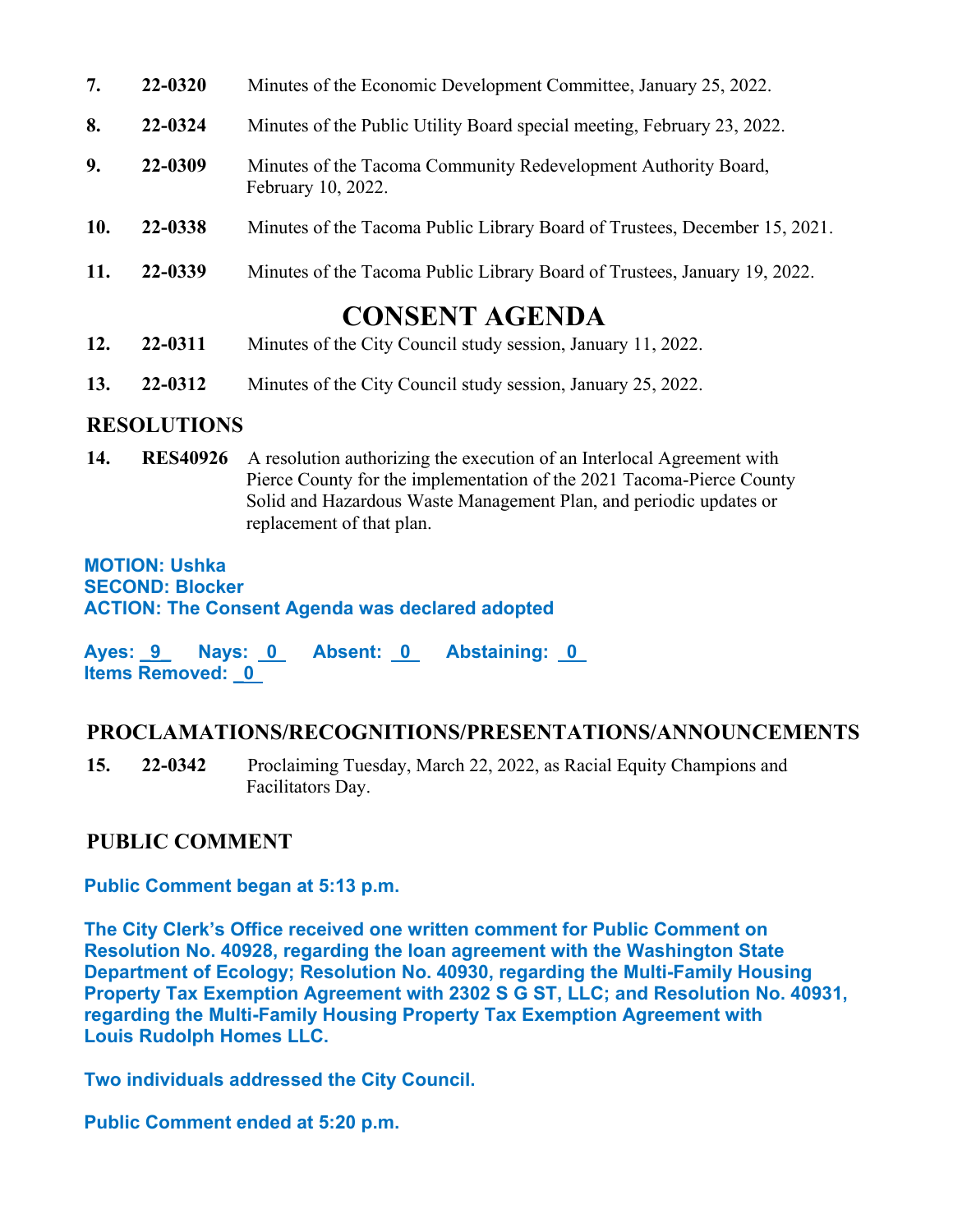# **REGULAR AGENDA**

#### **APPOINTMENTS**

**16. RES40927** A resolution appointing and reappointing individuals to the Sustainable Tacoma Commission.

**MOTION: Ushka SECOND: Blocker ACTION: Adopted.** 

**Ayes: \_9\_ Nays: 0 Absent: 0 Abstaining: 0** 

#### **RESOLUTIONS**

**17. RES40928** A resolution authorizing the execution of a loan agreement and any associated term extensions with the Washington State Department of Ecology, for a Clean Water State Revolving Fund loan, in the amount of \$14,610,731; and accepting and depositing said sum into the Wastewater Fund, to provide 51 percent of the funding to reimburse costs spent on the construction phase of the Central Treatment Plant Electrical Distribution System Replacement Project.

#### **MOTION: Ushka SECOND: Blocker ACTION: Adopted.**

**Ayes: \_9\_ Nays: 0 Absent: 0 Abstaining: 0** 

**18. RES40929** A resolution authorizing the execution of a Collective Bargaining Agreement with Teamsters Local 313, consisting of 132 budgeted full-time equivalent positions, retroactive to January 1, 2022, through December 31, 2025.

#### **MOTION: Ushka SECOND: Blocker ACTION: Adopted.**

Ayes: 9 Nays: 0 Absent: 0 Abstaining: 0

**19. RES40930** A resolution authorizing the execution of a Multi-Family Housing 12-Year Limited Property Tax Exemption Agreement with 2302 S G ST, LLC, for the development of eight multi-family market-rate and affordable rental housing units, located at 2302 South "G" Street, in the Downtown Regional Growth Center.

**MOTION: Ushka SECOND: Blocker ACTION: Adopted.** 

Ayes: 9 Nays: 0 Absent: 0 Abstaining: 0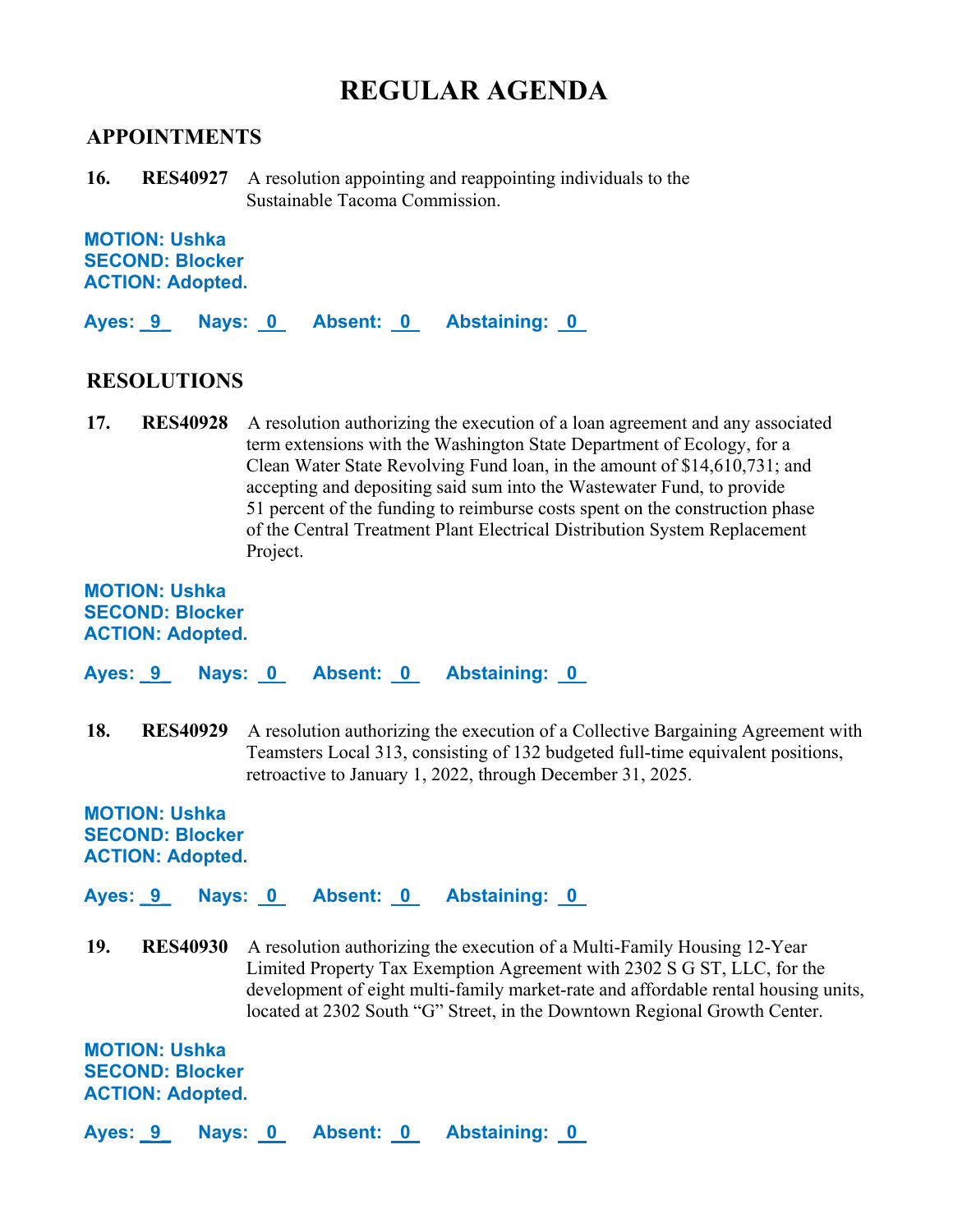**20. RES40931** A resolution authorizing the execution of a Multi-Family Housing 12-Year Limited Property Tax Exemption Agreement with Louis Rudolph Homes LLC, for the development of 48 multi-family market-rate and affordable rental housing units, located at 2 Chelan Place, in the Tacoma Mall Mixed-Use Center.

**MOTION: Ushka SECOND: Blocker ACTION: Adopted.** 

**Ayes: \_9\_ Nays: 0 Absent: 0 Abstaining: 0** 

**21. RES40932** A resolution continuing the Downtown Tacoma Partnership (DTP), formerly known as the Business Improvement Area, for the 35th year, providing for levy assessments and other income, in the amount of \$1,621,122; and approving the renewed DTP annual work plan and budget, and assessment of rates from May 1, 2022, through April 30, 2023.

**MOTION: Ushka SECOND: Blocker ACTION: Adopted.** 

**Ayes: \_9\_ Nays: 0 Absent: 0 Abstaining: 0** 

**22. RES40933** A resolution authorizing the execution of an agreement with the Local Development Council of Tacoma, d.b.a. the Downtown Tacoma Partnership (DTP), formerly known as the Business Improvement Area, in the amount of \$1,666,900, budgeted from the Downtown Business Improvement Area Fund, to provide administration services for DTP operations, as set forth in the 2022-2023 DTP annual work plan and budget.

**MOTION: Ushka SECOND: Blocker ACTION: Adopted.** 

**Ayes: \_9\_ Nays: 0 Absent: 0 Abstaining: 0** 

**23. RES40934** A resolution authorizing the one-time use of Council Contingency Funds, in the amount of \$10,000, for expenditures related to the 2022 Tacoma Reads Together programming and events.

**MOTION: Ushka SECOND: Blocker ACTION: Adopted.** 

Ayes: 9 Nays: 0 Absent: 0 Abstaining: 0